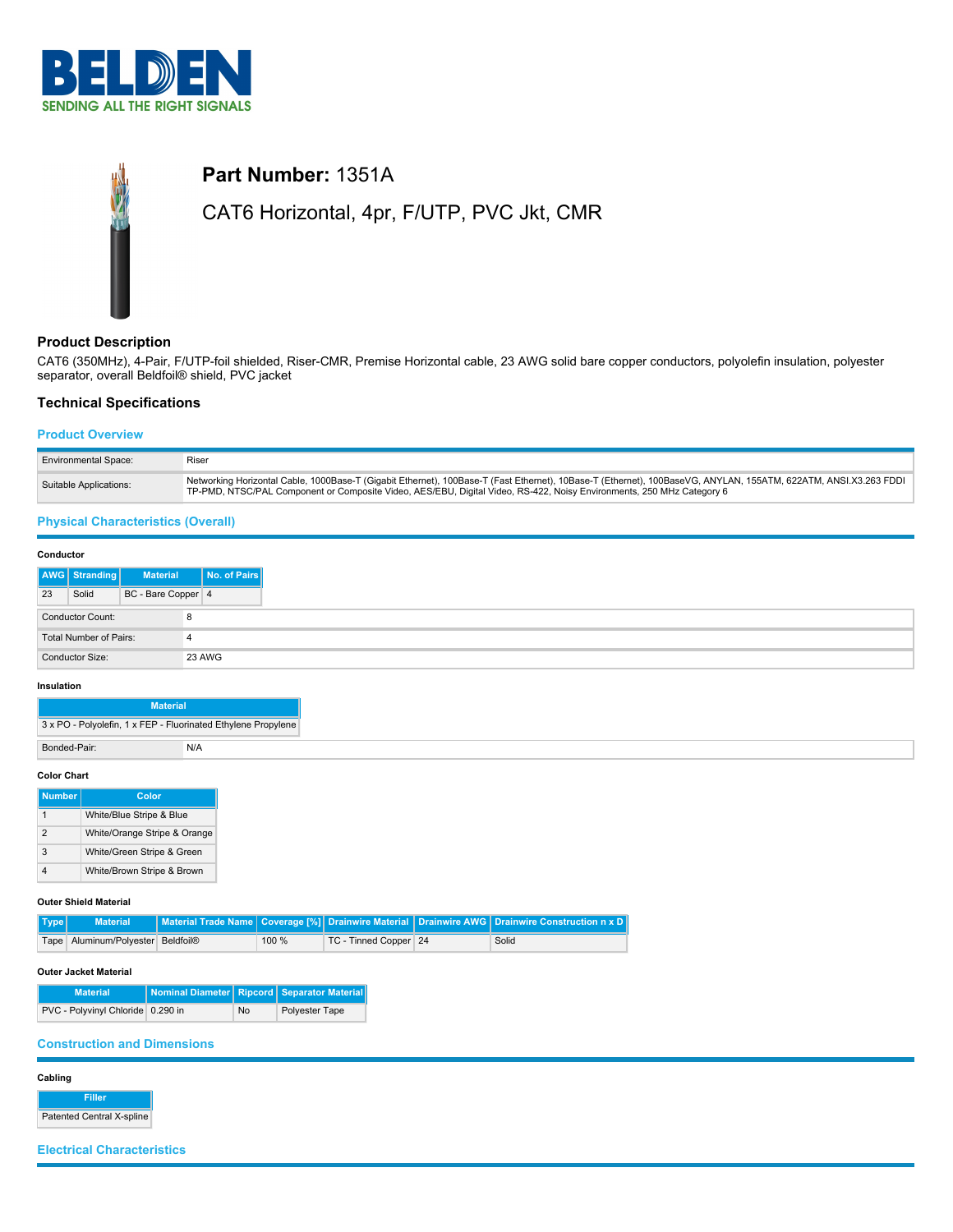### **Conductor DCR**

|             | Max. Conductor DCR   Max. DCR Unbalance |
|-------------|-----------------------------------------|
| 93.8 Ohm/km | 3%                                      |

#### **Capacitance**

| Max. Capacitance Unbalance   Nom. Mutual Capacitance |            |
|------------------------------------------------------|------------|
| 160 pF/100m                                          | $14p$ F/ft |

#### **Delay**

|         |                            | Frequency [MHz]   Max. Delay   Max. Delay Skew   Nominal Velocity of Propagation (VP) [%] |
|---------|----------------------------|-------------------------------------------------------------------------------------------|
| 100 MHz | 537.6 ns/100m   45 ns/100m | 68 %                                                                                      |

#### **High Freq**

| Frequency<br>[MHz] | <b>Max. Insertion Loss</b><br>(Attenuation) | Min.<br><b>NEXT</b><br>[dB] | Min.<br><b>PSNEXT</b><br>[dB] | Min.<br><b>PSACR</b><br>[dB] | <b>Min. ACRF</b><br>(ELFEXT) [dB] | <b>Min. PSACRF</b><br>(PSELFEXT) [dB] | Min. RL<br>(Return Loss)<br>[dB] | Max./Min. Input<br>Impedance (unFitted) | Max./Min. Fitted<br><b>Impedance</b> | Min.<br><b>TCL</b><br>[dB] | Min.<br><b>ELTCTL</b><br>[dB] |
|--------------------|---------------------------------------------|-----------------------------|-------------------------------|------------------------------|-----------------------------------|---------------------------------------|----------------------------------|-----------------------------------------|--------------------------------------|----------------------------|-------------------------------|
| 1 MHz              | 2.0 dB/100m                                 | 74.3 dB                     | 72.3 dB                       | 70.3 dB                      | 67.8 dB                           | 64.8 dB                               | 20.0 dB                          | $100 \pm 15$ Ohm                        | $100 \pm 15$ Ohm                     | 40.0 dB                    | 35.0 dB                       |
| 4 MHz              | 3.8 dB/100m                                 | 65.3 dB                     | 63.3 dB                       | 59.5 dB                      | 55.7 dB                           | 52.7 dB                               | 23.0 dB                          | $100 \pm 15$ Ohm                        | $100 \pm 15$ Ohm                     | 40.0 dB                    | 23.0 dB                       |
| 8 MHz              | 5.3 dB/100m                                 | 60.8 dB                     | 58.8 dB                       | 53.4 dB                      | 49.7 dB                           | 46.7 dB                               | 24.5 dB                          | $100 \pm 15$ Ohm                        | $100 \pm 15$ Ohm                     | 40.0 dB                    | 16.9 dB                       |
| 10 MHz             | 6.0 dB/100m                                 | 59.3 dB                     | 57.3 dB                       | 51.4 dB                      | 47.8 dB                           | 44.8 dB                               | 25.0 dB                          | $100 \pm 15$ Ohm                        | $100 \pm 15$ Ohm                     | 40.0 dB                    | 15.0 dB                       |
| 16 MHz             | 7.6 dB/100m                                 | 56.3 dB                     | 54.3 dB                       | 46.7 dB                      | 43.7 dB                           | 40.7 dB                               | 25.0 dB                          | $100 \pm 15$ Ohm                        | $100 \pm 15$ Ohm                     | 38.0 dB                    | 10.9 dB                       |
| 20 MHz             | 8.5 dB/100m                                 | 54.8 dB                     | 52.8 dB                       | 44.3 dB                      | 41.7 dB                           | 38.7 dB                               | 25.0 dB                          | $100 \pm 15$ Ohm                        | $100 \pm 15$ Ohm                     | 37.0 dB                    | 9.0 dB                        |
| 25 MHz             | 9.5 dB/100m                                 | 53.3 dB                     | 51.3 dB                       | 41.8 dB                      | 39.8 dB                           | 36.8 dB                               | 24.3 dB                          | $100 \pm 15$ Ohm                        | $100 \pm 15$ Ohm                     | 36.0 dB                    | 7.0 dB                        |
| 31.25 MHz          | 10.7 dB/100m                                | 51.9 dB                     | 49.9 dB                       | 39.2 dB                      | 37.9 dB                           | 34.9 dB                               | 23.6 dB                          | $100 \pm 15$ Ohm                        | $100 \pm 15$ Ohm                     | 35.1 dB                    | 5.1dB                         |
| 62.5 MHz           | 15.4 dB/100m                                | 47.4 dB                     | 45.4 dB                       | 30.0 dB                      | 31.8 dB                           | 28.8 dB                               | 21.5 dB                          | $100 \pm 15$ Ohm                        | $100 \pm 15$ Ohm                     | 32.0 dB                    |                               |
| 100 MHz            | 19.8 dB/100m                                | 44.3 dB                     | 42.3 dB                       | 22.5 dB                      | 27.8 dB                           | 24.8 dB                               | 20.1 dB                          | $100 \pm 15$ Ohm                        | $100 \pm 15$ Ohm                     | 30.0 dB                    |                               |
| 155 MHz            | 25.2 dB/100m                                | 41.5 dB                     | 39.5 dB                       | 14.3 dB                      | 23.9 dB                           | $20.9$ dB                             | 18.8 dB                          | $100 \pm 22$ Ohm                        | $100 \pm 15$ Ohm                     | 28.1 dB                    |                               |
| <b>200 MHz</b>     | 29.0 dB/100m                                | 39.8 dB                     | 37.8 dB                       | 8.8 dB                       | 21.7 dB                           | 18.7 dB                               | 18.0 dB                          | $100 \pm 22$ Ohm                        | $100 \pm 15$ Ohm                     | 27.0 dB                    |                               |
| 250 MHz            | 32.8 dB/100m                                | 38.3 dB                     | 36.3 dB                       | 3.5dB                        | 19.8 dB                           | 16.8 dB                               | 17.3 dB                          | $100 \pm 32$ Ohm                        | $100 \pm 15$ Ohm                     | 26.0 dB                    |                               |

## **Voltage**

## **UL Voltage Rating**

300 V RMS

## **Temperature Range**

| Installation Temp Range: | $0^{\circ}$ C To +50 $^{\circ}$ C |
|--------------------------|-----------------------------------|
| UL Temp Rating:          | $75^{\circ}$ C                    |
| Storage Temp Range:      | -20°C To +75°C                    |
| Operating Temp Range:    | -20°C To +75°C                    |

## **Mechanical Characteristics**

| Bulk Cable Weight:                  | 41 lbs/1000ft |
|-------------------------------------|---------------|
| Max Recommended Pulling<br>Tension: | 25 lbs        |
| Min Bend Radius/Minor Axis:         | $1.0$ in      |
| Min Bend Radius/Installation:       | 2.25 in       |

## **Standards**

| NEC/(UL) Specification:                  | <b>CMR</b>                                            |
|------------------------------------------|-------------------------------------------------------|
| CEC/C(UL) Specification:                 | <b>CMR</b>                                            |
| ISO/IEC Compliance:                      | 11801 ed 2.2 (2011) Class E                           |
| <b>CPR Euroclass:</b>                    | Eca                                                   |
| Data Category:                           | Category 6                                            |
| ANSI Compliance:                         | S-116-732-2013 Category 6, ANSI/NEMA WC-66 Category 6 |
| Telecommunications Standards:            | ANSI/TIA-568-C.2 Category 6                           |
| IEEE Specification:                      | IEEE 802.3bt Type 1, Type 2, Type 3, Type 4           |
| Third Party Performance<br>Verification: | Category 6                                            |

## **Applicable Environmental and Other Programs**

EU Directive 2000/53/EC (ELV): Yes